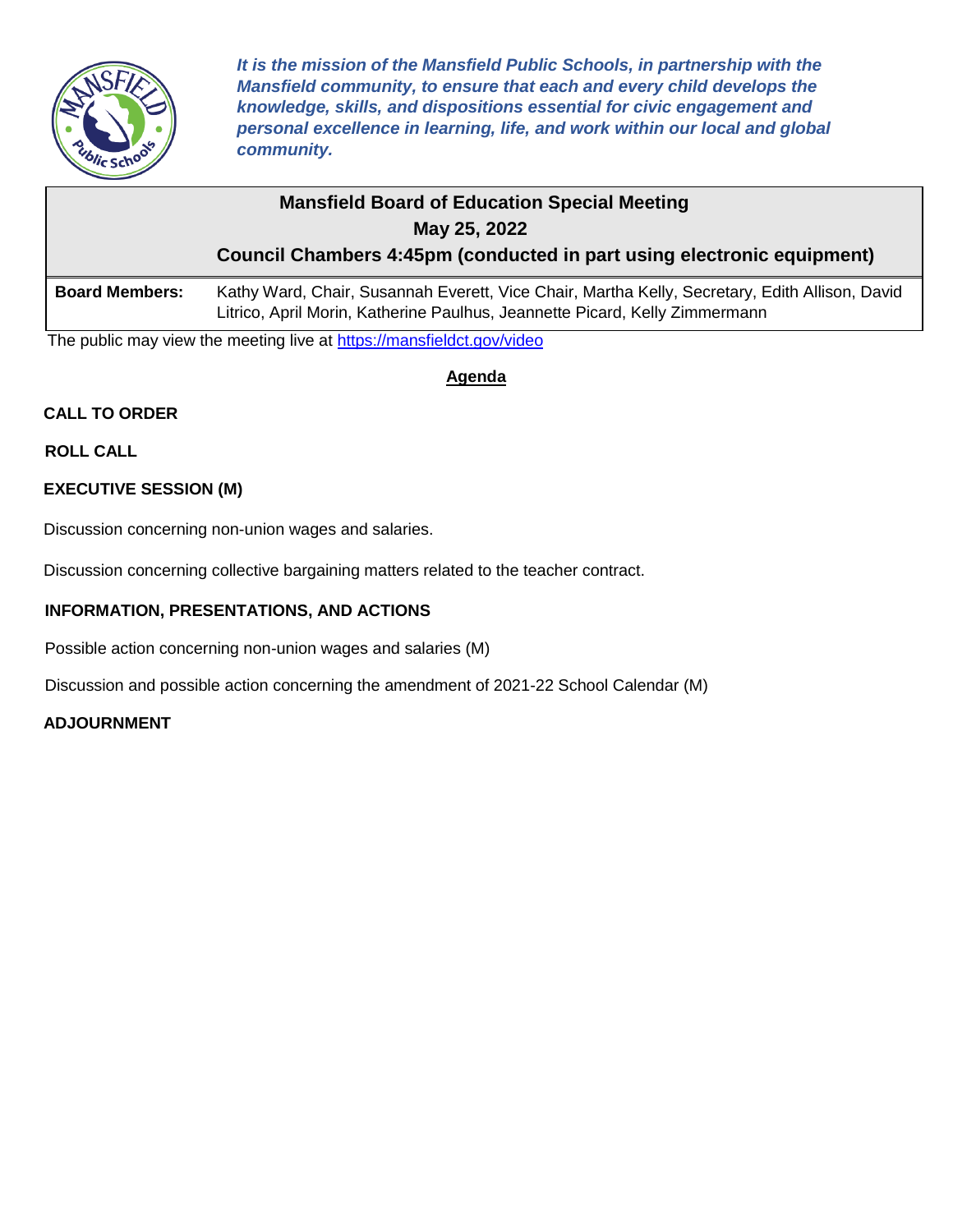#### **Mansfield Board of Education 2021-2026**

#### **Mission**:

It is the mission of the Mansfield Public Schools, in partnership with the Mansfield community, to ensure that each and every child develops the knowledge, skills, and dispositions essential for civic engagement and personal excellence in learning, life, and work within our local and global community.

#### **Core Beliefs:**

- Lead with equity. We believe that children must be supported to learn and develop in a safe, antiracist environment free from discrimination, bias, and prejudice against all people where conscious efforts and intentional actions ensure equitable opportunities.
- **Develop the whole child**. We believe schools have an obligation to teach academic and social skills while nurturing the emotional, physical, and behavioral development of all children.
- **Ensure active learning**. We believe students learn best when they engage in joy-filled, empowering, intellectually challenging, and personalized experiences that deepen understanding of the world while building academic and socialemotional skills.
- **Build partnerships**. We believe engaging families and the community as equal partners is necessary to fulfill the mission and vision of Mansfield Public Schools.
- **Prepare global citizens**. We believe schools must develop young people to be stewards of their community, nation, and the larger world around them by instilling the skills needed to contribute to a peaceful society and sustainable world.
- **Grow educators**. We believe that providing an environment that allows for inquiry, supports risk taking, provides for continuous learning, and attends to the whole person is as important for educators as it is for students.

#### **Robert's Rules of Order General Guidelines**

As outlined in the MBOE By-Laws, Robert's Rules of Order shall govern the proceedings of the Board unless otherwise provided by the bylaws. Following are some general guidelines from Robert's Rules and the By-Laws that should be followed to ensure efficient meetings and the rights of all members, aid decision-making and allow all to be heard.

- 1. During any discussion, a member must be recognized by the Chair before speaking.
- 2. A member will not be allowed to speak a second time until all other members wishing to speak have been allowed to do so.
- 3. Members should refrain from speaking a second time unless they have a new point to make or need to respond to new information.
- 4. As a general rule during discussion, comments should be directed through the Chair to the whole Board, rather than to other or individual members. All discussion is with the Board as a whole. Questions of the Superintendent or other non-BOE members making presentations should be directed to that individual.
- 5. Private conversations can be distracting to those speaking and should be limited.